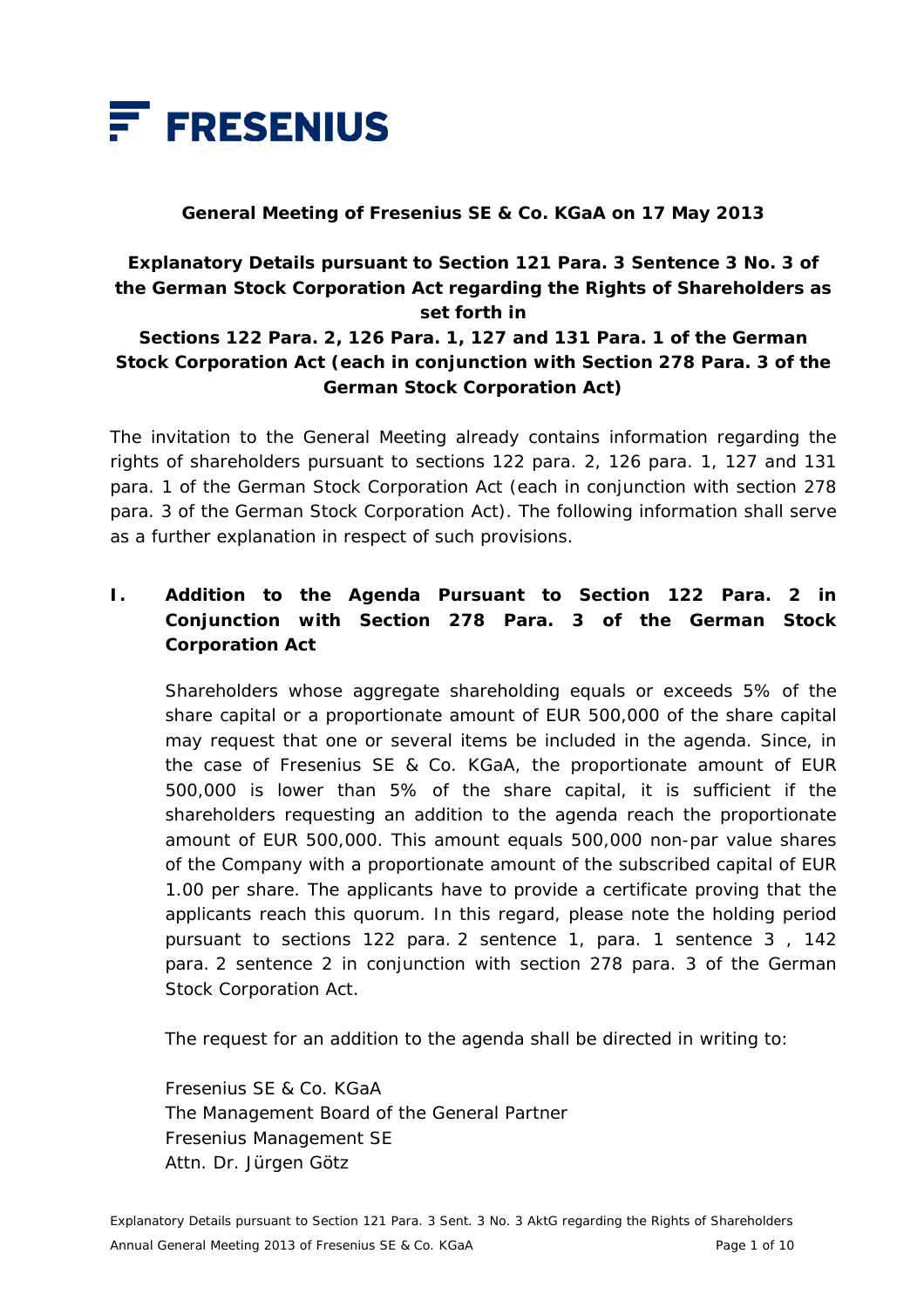

 Else-Kröner-Straße 1 61352 Bad Homburg v.d.H.

 The request must be received by the Company at the above mentioned address at least 30 days prior to the General Meeting. Thus, the last permissible day of receipt is 16 April 2013, 24:00 hrs CEST. Each new item must be substantiated or accompanied by a proposal for resolution.

 Additions to the agenda which are to be published and have not already been published together with the convening notice will be published in the Federal Gazette (*Bundesanzeiger*) without undue delay following the receipt of the request and transmitted for publication to such media which are reasonably expected to disseminate the information in the entire European Union. Such additions to the agenda  $-$  as well as the admissible request for an addition itself – are also published on the website www.fresenius.com in the area Investor Relations/Annual General Meeting. The Company will notify about the amended agenda in accordance with section 125 para. 1 sentence 3, para. 2 and 3 of the German Stock Corporation Act in conjunction with section 278 para. 3 of the German Stock Corporation Act.

 These shareholder rights are based on the following provisions of the German Stock Corporation Act (excerpts):

Section 122 para. 1 and para. 2 of the German Stock Corporation Act

- (1) A general meeting shall be convened if shareholders having an aggregate shareholding amounting to one-twentieth of the share capital request this in writing, stating the purpose and the reasons therefor; the request shall be directed to the management board. The articles of association may provide that the right to request calling of a general meeting shall require a different form and the holding of a lower portion of the share capital. Section 142 para. 2 sentence 2 shall apply analogously.
- (2) In the same way, shareholders with an aggregate shareholding of one-twentieth of the share capital or the proportionate amount of EUR 500,000 may request that items be put on the agenda and be published. Each new item must be substantiated or accompanied by a proposal for resolution. The request within the meaning of sentence 1 must have been received by the company at least 24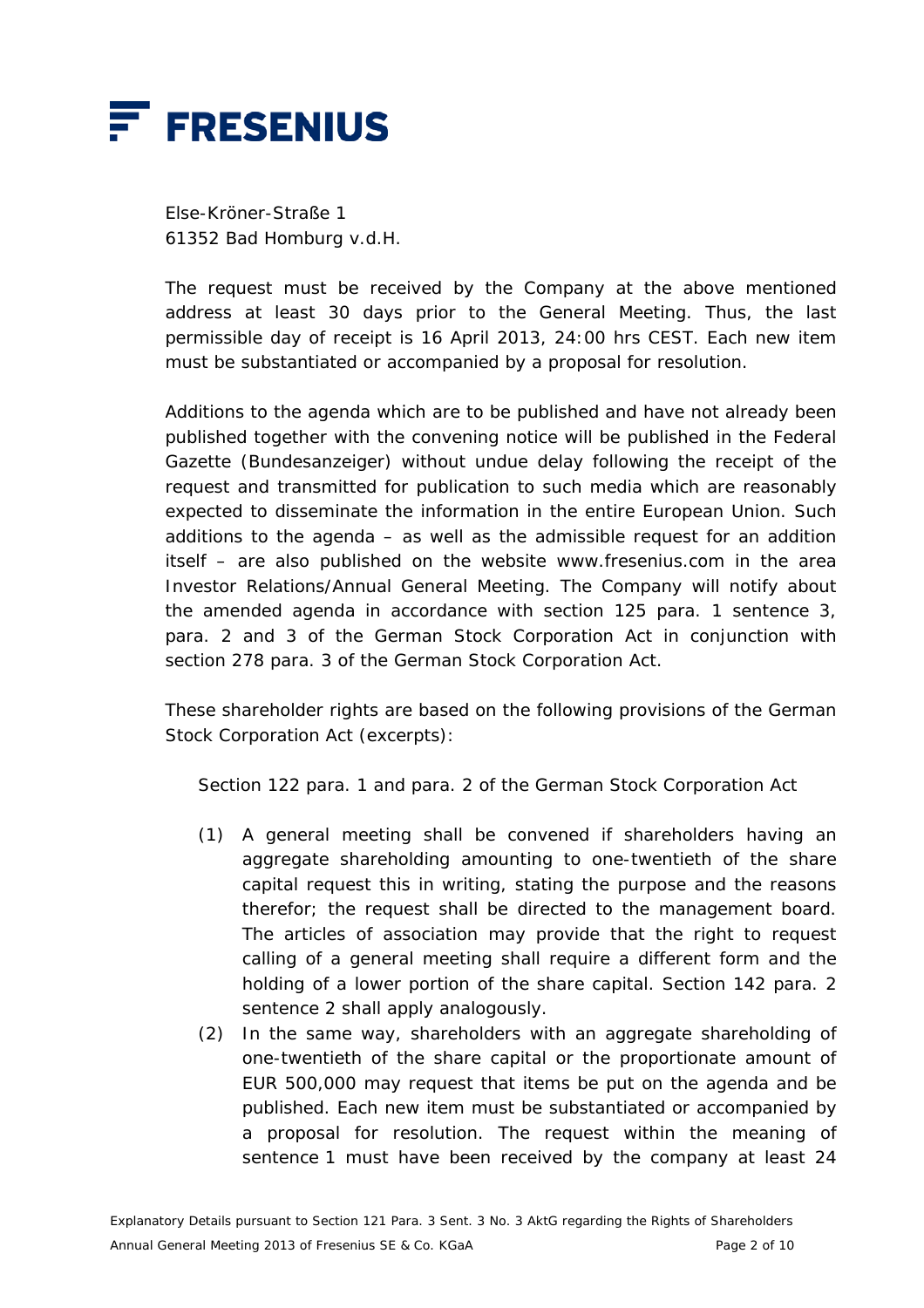

days, and in the case of listed companies at least 30 days, prior to the meeting; for the purpose of calculating the above time period, the day of receipt shall not be counted.

Section 142 para. 2 sent. 2 of the German Stock Corporation Act

 The applicants must furnish evidence that they have been the holders of the shares for at least three months prior to the date of the general meeting and will continue to hold the shares until a decision on the petition is rendered.

### **II. Motions and Election Proposals by Shareholders (Sections 126 Para. 1 and 127 German Stock Corporation Act)**

 Pursuant to section 126 para. 1 of the German Stock Corporation Act in conjunction with section 278 para. 3 of the German Stock Corporation Act, counter motions of shareholders against a proposal of the general partner and/or the Supervisory Board with respect to a certain item on the agenda, including the shareholder's name, a statement of grounds for the motion and any comments of the management, if any, are to be made available on the website of the Company, provided that the shareholder has sent the counter motion to the address set out below no later than 14 days prior to the General Meeting of the Company. Thus, the last permissible day of receipt is 2 May 2013, 24:00 hrs CEST.

 A counter motion and the grounds therefor need not be made available if one of the exclusions pursuant to section 126 para. 2 of the German Stock Corporation Act in conjunction with section 278 para. 3 of the German Stock Corporation Act exists. The provisions of section 126 para. 2 German Stock Corporation Act read as follows:

- (2) A counter motion and the grounds therefor need not be made available where
	- 1. the management board would become criminally liable by reason of making available the counter motion and the grounds therefor,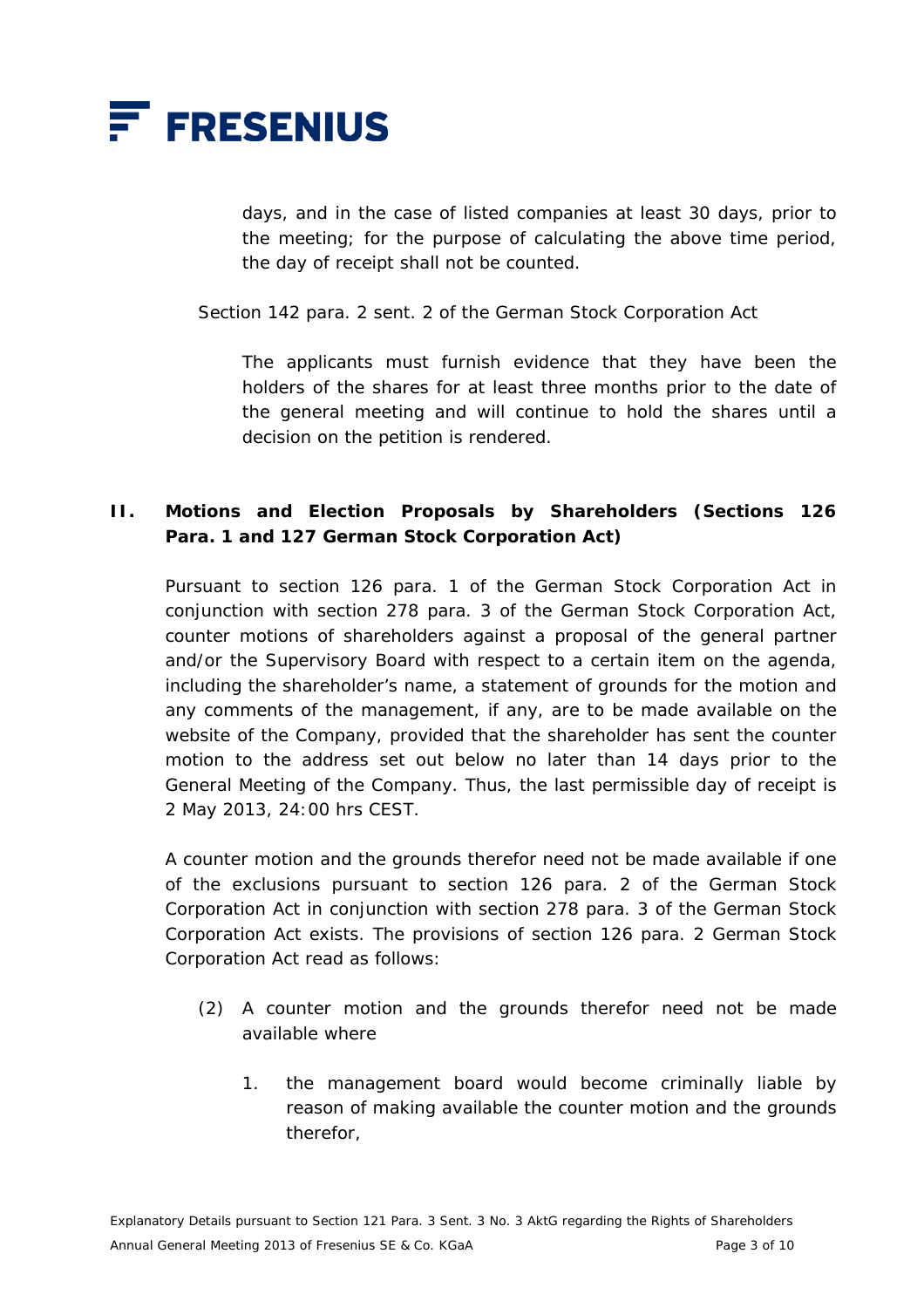

- 2. the counter motion would result in a resolution of the general meeting which is illegal or violates the articles of association,
- 3. the grounds contain statements which are manifestly false or misleading in material respects or which are libellous,
- 4. a counter motion of such shareholder based on the same facts has already been made available regarding a general meeting of the Company pursuant to section 125,
- 5. the same counter motion of such shareholder on essentially identical grounds has already been made available pursuant to section 125 in respect of at least two general meetings of the company within the past five years and at such general meetings less than one-twentieth of the share capital represented voted in favour of such counter motion,
- 6. the shareholder indicates that he will neither attend nor be represented at the general meeting, or
- 7. the shareholder failed within the past two years at two general meetings to make or cause to be made on his behalf a counter motion communicated by him.

 The statement of grounds need not be made available if it exceeds a total of 5,000 characters.

 Pursuant to section 126 para. 3 of the German Stock Corporation Act in conjunction with section 278 para. 3 of the German Stock Corporation Act the general partner may combine several counter motions and their statements of grounds if several shareholders make counter motions in respect of the same subject matter to be resolved.

The right of every shareholder to make counter motions regarding the various agenda items during the General Meeting even without prior communication to the Company remains unaffected. This right results from section 124 para. 4 sentence 2 in conjunction with section 278 para. 3 of the German Stock Corporation Act. According to this provision, no publication is required for the adoption of resolutions on motions made in respect of agenda items. Section 126 of the German Stock Corporation Act in conjunction with section 278 para. 3 of the German Stock Corporation Act only stipulates the conditions under which the Company is obliged to make counter motions communicated by shareholders prior to a general meeting available.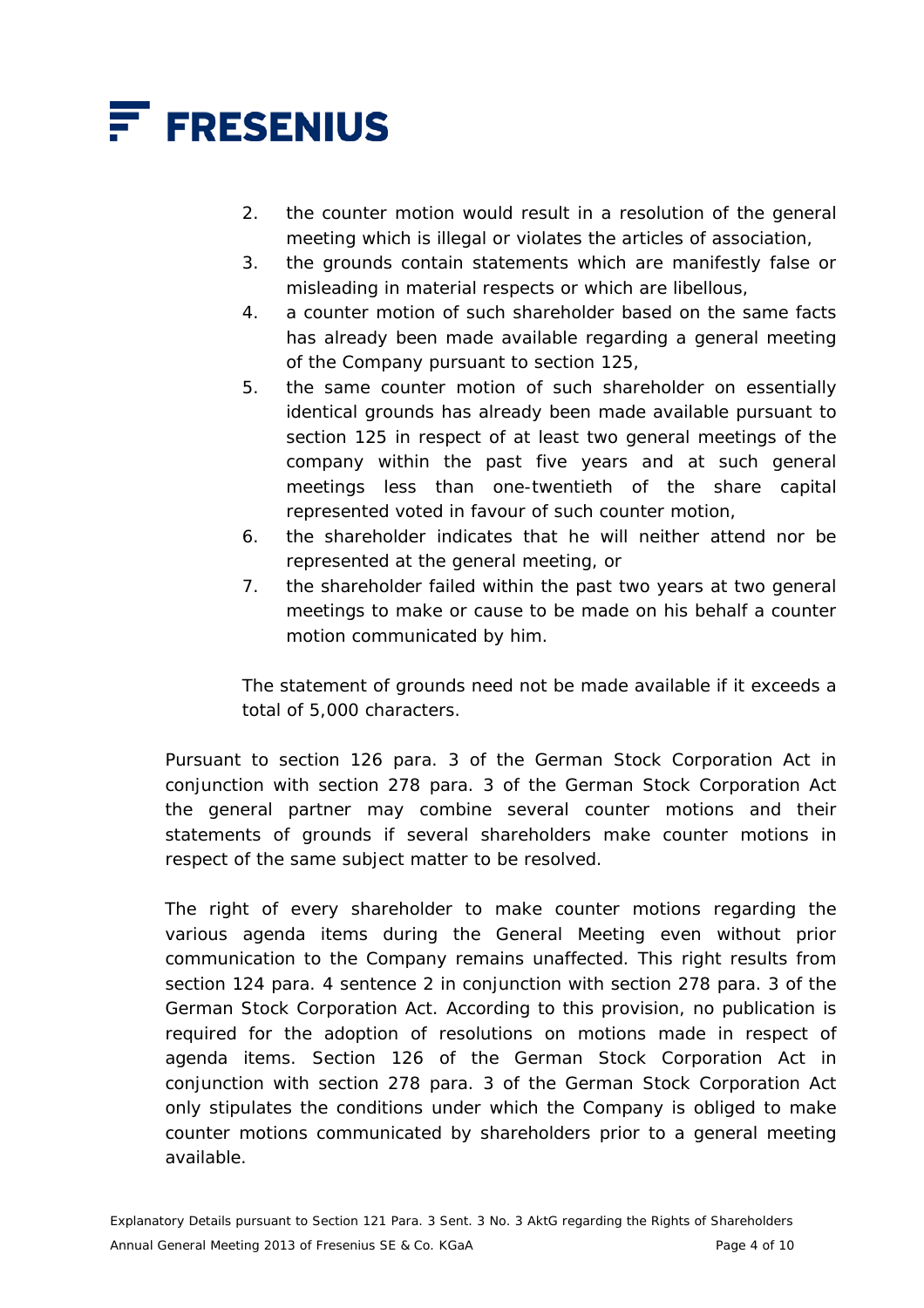

 We point out that any counter motions which have been sent to the Company in advance in due time will be considered only if they are made orally during the meeting.

 The above explanations apply accordingly to election proposals regarding a member of the Supervisory Board or an external auditor to be elected at the General Meeting (section 127 of the German Stock Corporation Act in conjunction with section 278 para. 3 of the German Stock Corporation Act). Unlike counter motions, shareholders do not have to provide a statement of grounds for election proposals. Election proposals do not have to be made available in the cases provided for in section 126 para. 2 of the German Stock Corporation Act and if they do not contain the information pursuant to section 124 para. 3 sentence 4 and section 125 para. 1 sentence 5 of the German Stock Corporation Act in conjunction with section 278 para. 3 of the German Stock Corporation Act. Accordingly, an admissible proposal for the election of a natural person has to contain the name, the exercised profession and the place of residence of the nominee, in case of a proposal for the election of a company the corporate name and registered office (section 124 para. 3 sentence 4 of the German Stock Corporation Act in conjunction with section 278 para. 3 of the German Stock Corporation Act). Furthermore, in case of an election of members of the Supervisory Board, information on their membership in other supervisory boards the constitution of which is required by law has to be added; information on their membership in comparable domestic and foreign supervisory bodies of business undertakings should be added (section 125 para. 1 sentence 5 of the German Stock Corporation Act in conjunction with section 278 para. 3 of the German Stock Corporation Act).

 Any shareholder motions (including the statement of grounds therefor) and election proposals pursuant to section 126 para. 1 and section 127 in conjunction with section 278 para. 3 of the German Stock Corporation Act shall be sent exclusively to:

 Fresenius SE & Co. KGaA Investor Relations Else-Kröner-Straße 1 61352 Bad Homburg v.d.H. Telefax: +49 (0) 61 72 / 608-24 88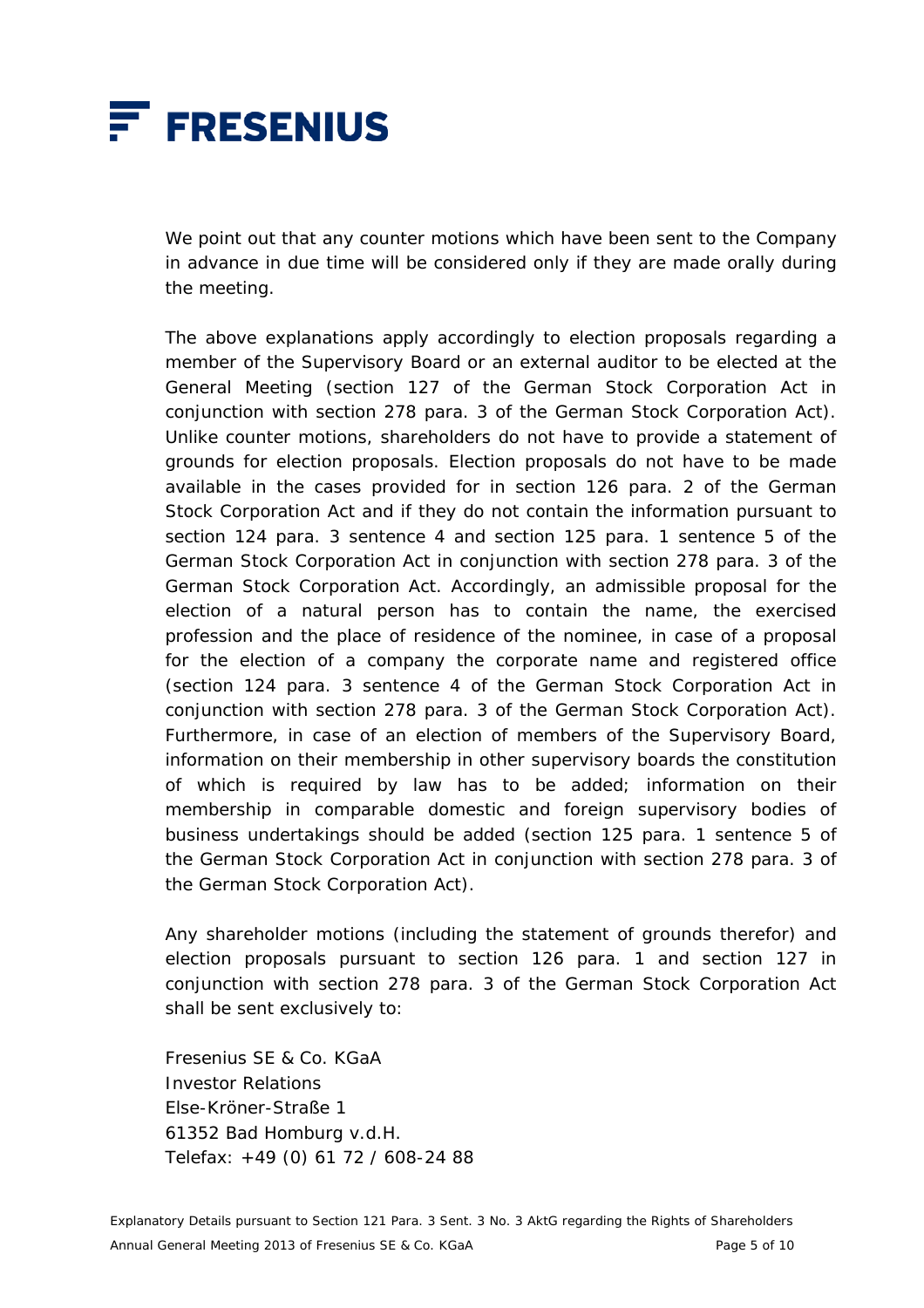

E-mail to: ir-fre@fresenius.com

 Any motions and proposals for election of shareholders which are to be made available (including the shareholder's name and – in case of motions – the statement of grounds therefor) will be made available after their receipt on the website www.fresenius.com under Investor Relations/Annual General Meeting. Any comments of the management, if any, will also be published on that website.

 The above shareholder rights are based on the following provisions of the German Stock Corporation Act (in addition to the provisions of section 126 para. 2 German Stock Corporation Act which have already been cited above).

Section 126 para. 1 and 3 of the German Stock Corporation Act

- (1) Motions by shareholders, including the shareholder's name, a statement of grounds for the motion and any comments of the management, are to be made available to the relevant persons to be notified in accordance with section 125 para. 1 to 3 German Stock Corporation Act under the conditions set forth therein, provided that the shareholder has sent to the relevant address stated in the convening notice a counter motion against a proposal of the management board and the supervisory board with respect to a particular item of the agenda, including a statement of grounds for the counter motion, no later than 14 days prior to the meeting of the company. For the purposes of calculating such time period, the day of receipt shall not be counted. In the case of listed companies, the aforementioned information must be made available on the website of the company. Section 125 para. 3 shall apply mutatis mutandis.
- (3) If several shareholders make counter motions in respect of the same subject matter to be resolved, the management board may combine such counter motions and the respective statements of grounds.

Section 127 of the German Stock Corporation Act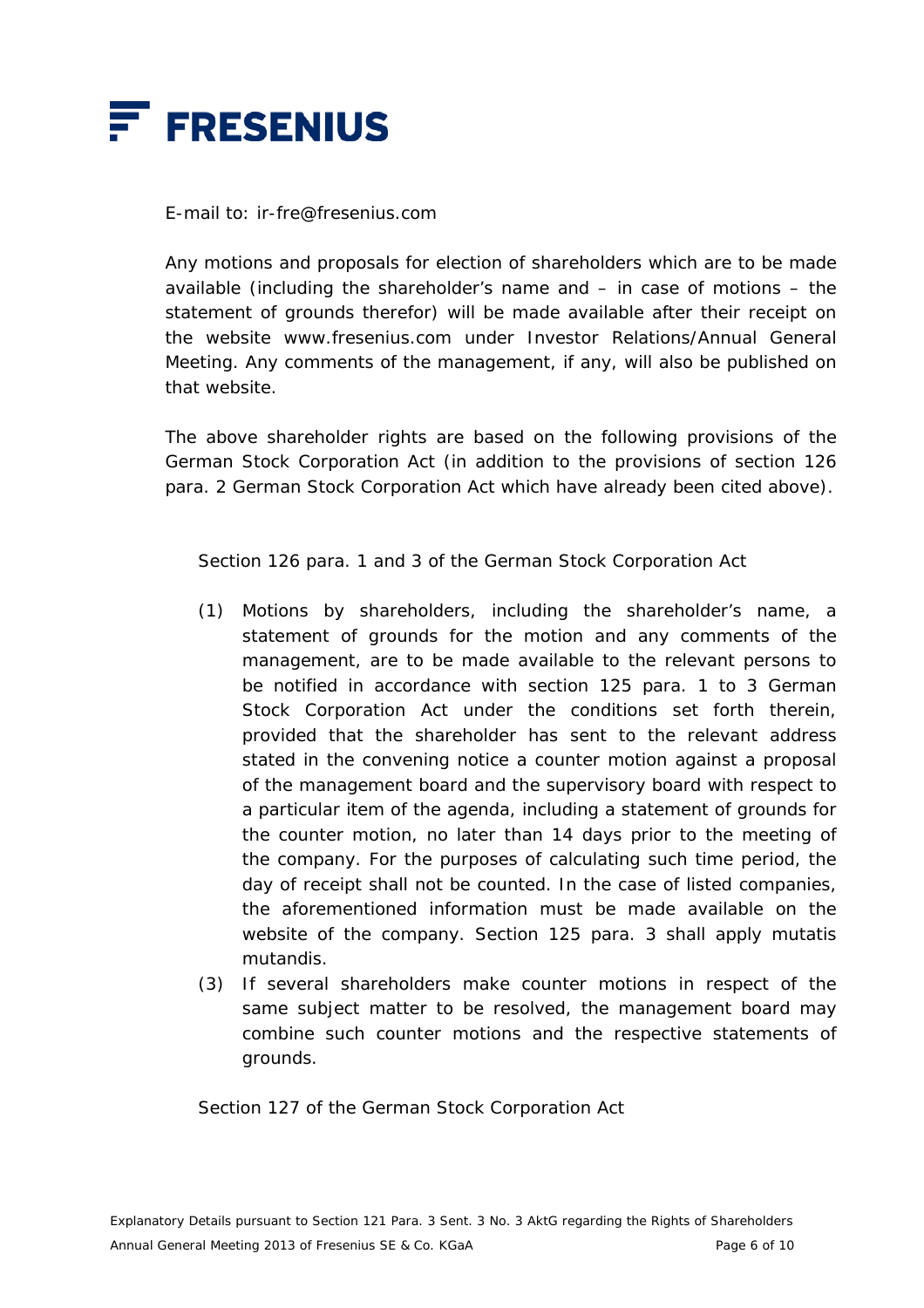

 $\overline{a}$ 

 Section 126 shall apply analogously to a proposal by a shareholder for the election of members of the supervisory board or external auditors. Such proposal need not be substantiated. The management board is under no obligation to make available the proposal unless it contains the information required under section 124 para. 3 sentence  $3<sup>1</sup>$  and section 125 para. 1 sentence 5.

# **III. Shareholders' Information Rights (Section 131 Para. 1 of the German Stock Corporation Act in conjunction with section 278 para. 3 of the German Stock Corporation Act)**

 In the General Meeting, each shareholder and shareholder's representative may request from the general partner information on the matters of the Company to the extent that such information is necessary for a proper evaluation of the relevant item on the agenda (cf. section 131 para. 1 of the German Stock Corporation Act in conjunction with section 278 para. 3 of the German Stock Corporation Act). The information right also extends to the Company's legal and business relationships with any affiliated company as well as to the situation of the Group and the companies included in the consolidated financial statements.

 Requests for information will in principle be made orally at the General Meeting during the discussion.

 The information shall comply with the principles of conscientious and accurate accounting. The general partner may refuse to provide information under the conditions set forth in section 131 para. 3 German Stock Corporation Act. The provisions of section 131 para. 3 of the German Stock Corporation Act read as follows:

- (3) The management board may refuse to provide information
	- 1. to the extent that the provision of such information is, according to sound business judgement, likely to cause material damage to the company or an affiliated company;

<sup>1</sup> The law refers to section 124 para. 3 sentence 3 of the German Stock Corporation Act. The correct reference should be section 124 para. 3 sentence 4 of the German Stock Corporation Act.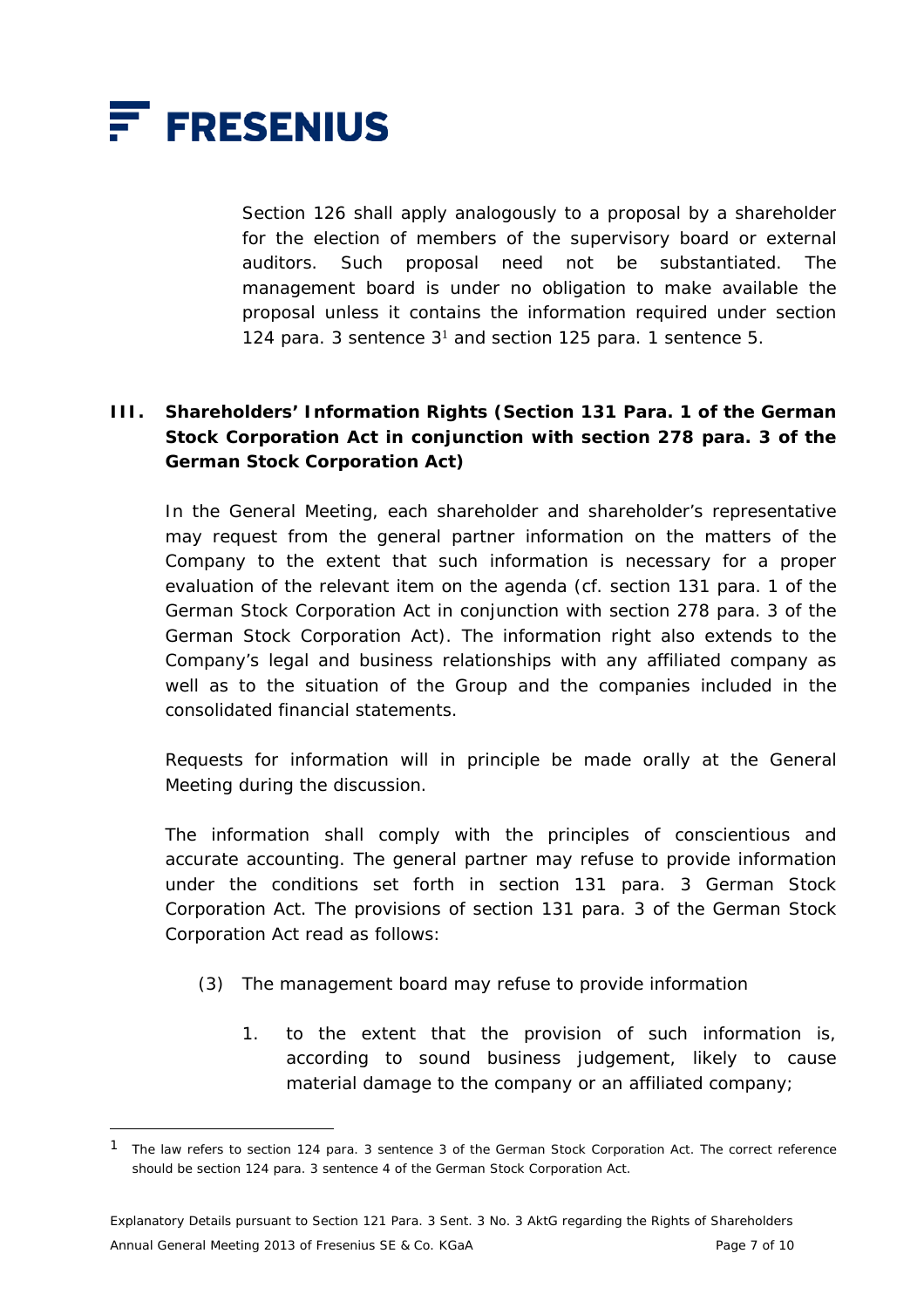

- 2. to the extent that such information relates to tax valuations or the amount of certain tax liabilities;
- 3. regarding the difference between the value at which items are shown in the annual balance sheet and the higher market value of such items, unless the general meeting is to approve the annual financial statements;
- 4. regarding the accounting and valuation methods, to the extent that disclosure of such methods in the notes suffices to provide a fair view of the actual asset, financial and profit situation of the company within the meaning of section 264 para. 2 of the German Commercial Code; the foregoing shall not apply if the general meeting is to approve the annual financial statements;
- 5. to the extent that the provision of the information would render the management board criminally liable;
- 6. to the extent that, in the case of credit institutions or financial services institutions, information on accounting and valuation methods applied and set-offs made need not be given in the annual financial statements, the annual report, the consolidated financial statements or the consolidated annual report;
- 7. to the extent that the information is continuously accessible on the website of the company for a period of at least seven days prior to and during the general meeting.

 The provision of information may not be refused for any other reasons.

 Pursuant to Article 17 para. 2 of the Articles of Association, the chairman of the meeting may reasonably restrict the time for shareholders' question right and right to speak; in particular, he has the right to determine a reasonable time frame for the discussions on the individual agenda items, or for individual questions and statements at the beginning or during the General Meeting. However, the shareholders' right to receive answers to questions already raised under the conditions set out in section 131 para. 1 of the German Stock Corporation Act remains unaffected by those restrictions of the question right and the right to speak.

 These shareholder rights are based on the following provisions of the German Stock Corporation Act and the Articles of Association (in addition to the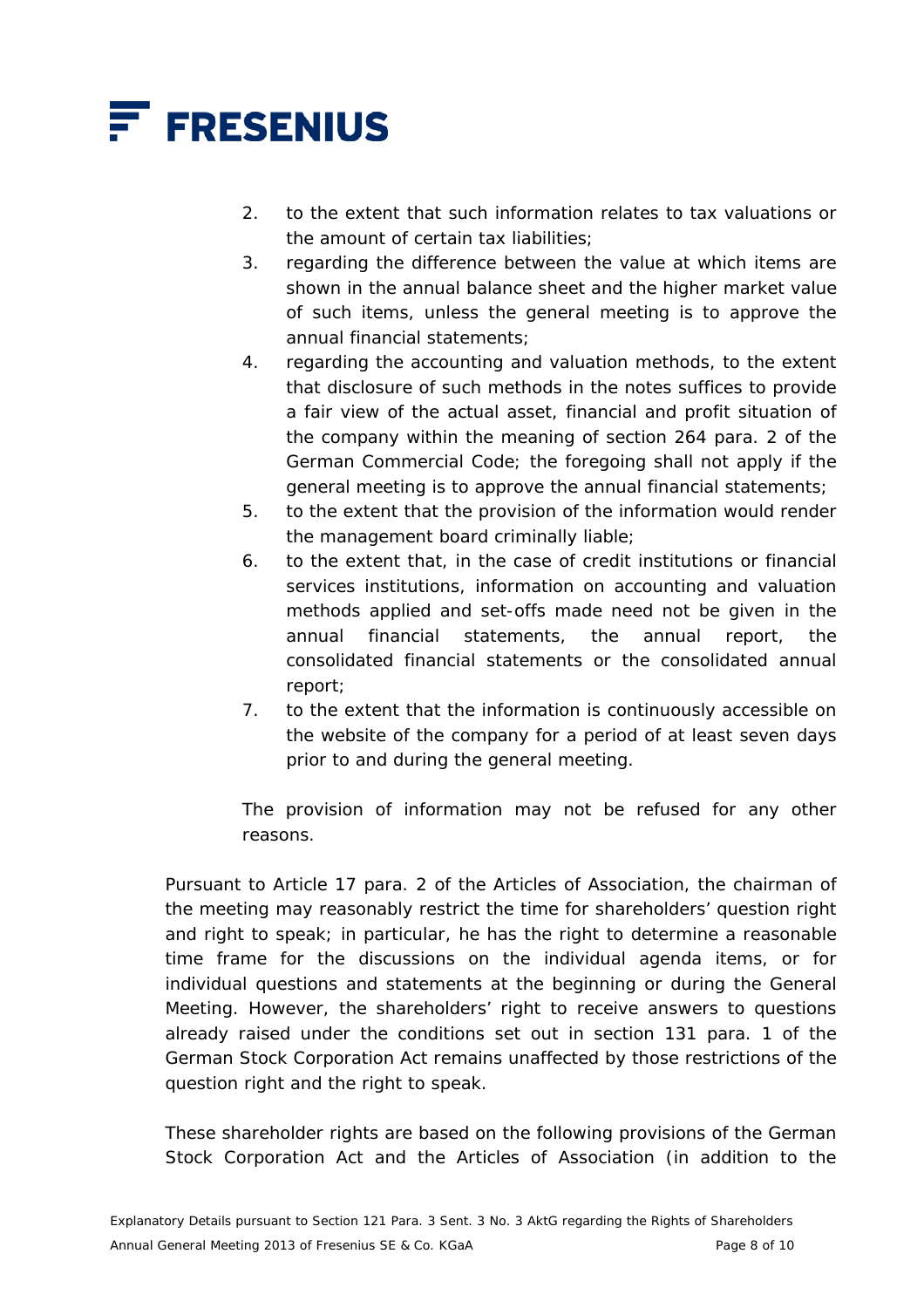

provisions of section 131 para. 3 of the German Stock Corporation Act which have already been cited above):

Section 131 para. 1, 2, 4 and 5 of the German Stock Corporation Act

- (1) At the general meeting, each shareholder shall upon request be provided with information by the management board regarding the matters of the company to the extent that such information is necessary for a proper evaluation of the relevant item on the agenda. The duty to provide information shall also extend to the company's legal and business relations with any affiliated company. If a company makes use of the simplified procedure pursuant to section 266 para. 1 sentence 2, section 276 or section 288 of the German Commercial Code, each shareholder may request that the annual financial statements be presented to him at the general meeting on such annual financial statements in the form that would have been used if such provisions on simplified procedure had not been applied. The duty of the management board of a parent company (section 290 para. 1, 2 of the German Commercial Code) to provide information at the general meeting in which the consolidated financial statements and the consolidated annual report are presented shall also extend to the situation of the group and the companies included in the consolidated financial statements.
- (2) The information provided shall comply with the principles of conscientious and accurate accounting. The articles of association or the rules of procedure pursuant to section 129 German Stock Corporation Act may entitle the chairman of the meeting to set a reasonable time limit for shareholders' questions or speeches, and to determine more detailed rules in this respect.
- (4) If information has been provided to a shareholder outside a general meeting by reason of its status as a shareholder, such information shall be provided to any other shareholder at the general meeting upon request of the respective shareholder, even if such information is not necessary for a proper evaluation of the agenda item. The Management Board may not refuse to provide such information on the grounds of Paragraph (3) sentence 1 Nos. 1 to 4. Sentences 1 and 2 shall not apply if a subsidiary (section 290 para. 1, 2 of the German Commercial Code), a joint venture (section 310 para. 1 of the German Commercial Code) or an associated company (section